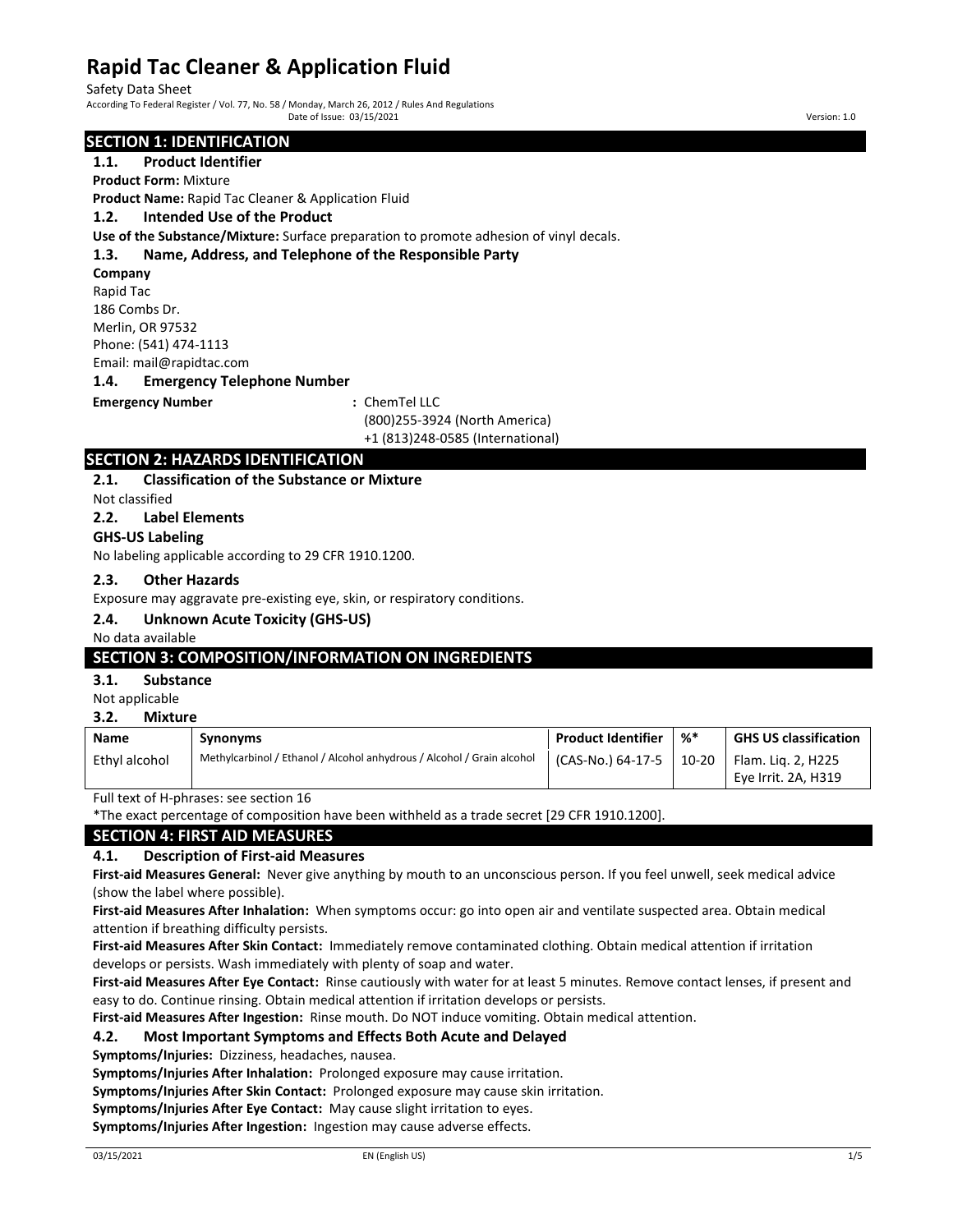Safety Data Sheet

According to Federal Register / Vol. 77, No. 58 / Monday, March 26, 2012 / Rules and Regulations

**Chronic Symptoms:** None expected under normal conditions of use.

#### **4.3. Indication of Any Immediate Medical Attention and Special Treatment Needed**

If exposed or concerned, get medical advice and attention. If medical advice is needed, have product container or label at hand.

### **SECTION 5: FIRE-FIGHTING MEASURES**

### **5.1. Extinguishing Media**

**Suitable Extinguishing Media:** Water spray, alcohol foam, dry chemical, carbon dioxide.

#### **Unsuitable Extinguishing Media:** None.

#### **5.2. Special Hazards Arising From the Substance or Mixture**

**Fire Hazard:** When heated above the flash point, releases flammable vapors. Will not sustain combustion. **Explosion Hazard:** Product is not explosive, however, formation of explosive air-vapour mixture is possible.

**Reactivity:** Reacts with strong oxidizers.

#### **5.3. Advice for Firefighters**

**Precautionary Measures Fire:** Exercise caution when fighting any chemical fire.

**Firefighting Instructions:** Use water spray or fog for cooling exposed containers.

**Protection During Firefighting:** Do not enter fire area without proper protective equipment, including respiratory protection.

#### Hazardous Combustion Products: Carbon oxides (CO, CO<sub>2</sub>).

#### **SECTION 6: ACCIDENTAL RELEASE MEASURES**

#### **6.1. Personal Precautions, Protective Equipment and Emergency Procedures**

**General Measures:** Avoid breathing (vapor, mist, spray). Remove ignition sources. Avoid contact with skin, eyes and clothing. Ensure adequate ventilation.

#### **6.1.1. For Non-Emergency Personnel**

**Protective Equipment:** Use appropriate personal protective equipment (PPE).

**Emergency Procedures:** Evacuate unnecessary personnel. Stop leak if safe to do so.

#### **6.1.2. For Emergency Personnel**

**Protective Equipment:** Equip cleanup crew with proper protection.

**Emergency Procedures:** Upon arrival at the scene, a first responder is expected to recognize the presence of dangerous goods, protect oneself and the public, secure the area, and call for the assistance of trained personnel as soon as conditions permit. Eliminate ignition sources first, then ventilate the area.

#### **6.2. Environmental Precautions**

Prevent entry to sewers and public waters.

#### **6.3. Methods and Materials for Containment and Cleaning Up**

**For Containment:** Contain any spills with dikes or absorbents to prevent migration and entry into sewers or streams. As an immediate precautionary measure, isolate spill or leak area in all directions.

**Methods for Cleaning Up:** Use only non-sparking tools. Clean up spills immediately and dispose of waste safely. Absorb and/or contain spill with inert material. Do not take up in combustible material such as: saw dust or cellulosic material. Transfer spilled material to a suitable container for disposal.

#### **6.4. Reference to Other Sections**

See Section 8 for exposure controls and personal protection and Section 13 for disposal considerations.

### **SECTION 7: HANDLING AND STORAGE**

#### **7.1. Precautions for Safe Handling**

**Additional Hazards When Processed:** Handle empty containers with care because residual vapors are flammable.

**Precautions for Safe Handling:** Wash hands and other exposed areas with mild soap and water before eating, drinking or smoking and when leaving work. Avoid prolonged contact with eyes, skin and clothing. Avoid breathing vapors, mist, spray. Use only non-sparking tools.

**Hygiene Measures:** Handle in accordance with good industrial hygiene and safety procedures.

#### **7.2. Conditions for Safe Storage, Including Any Incompatibilities**

**Technical Measures:** Comply with applicable regulations.

**Storage Conditions:** Store in a dry, cool place. Keep/Store away from direct sunlight, extremely high or low temperatures and incompatible materials. Store in a well-ventilated place. Keep container tightly closed.

**Incompatible Materials:** Oxidizers.

#### **7.3. Specific End Use(s)**

Surface preparation to promote adhesion of vinyl decals.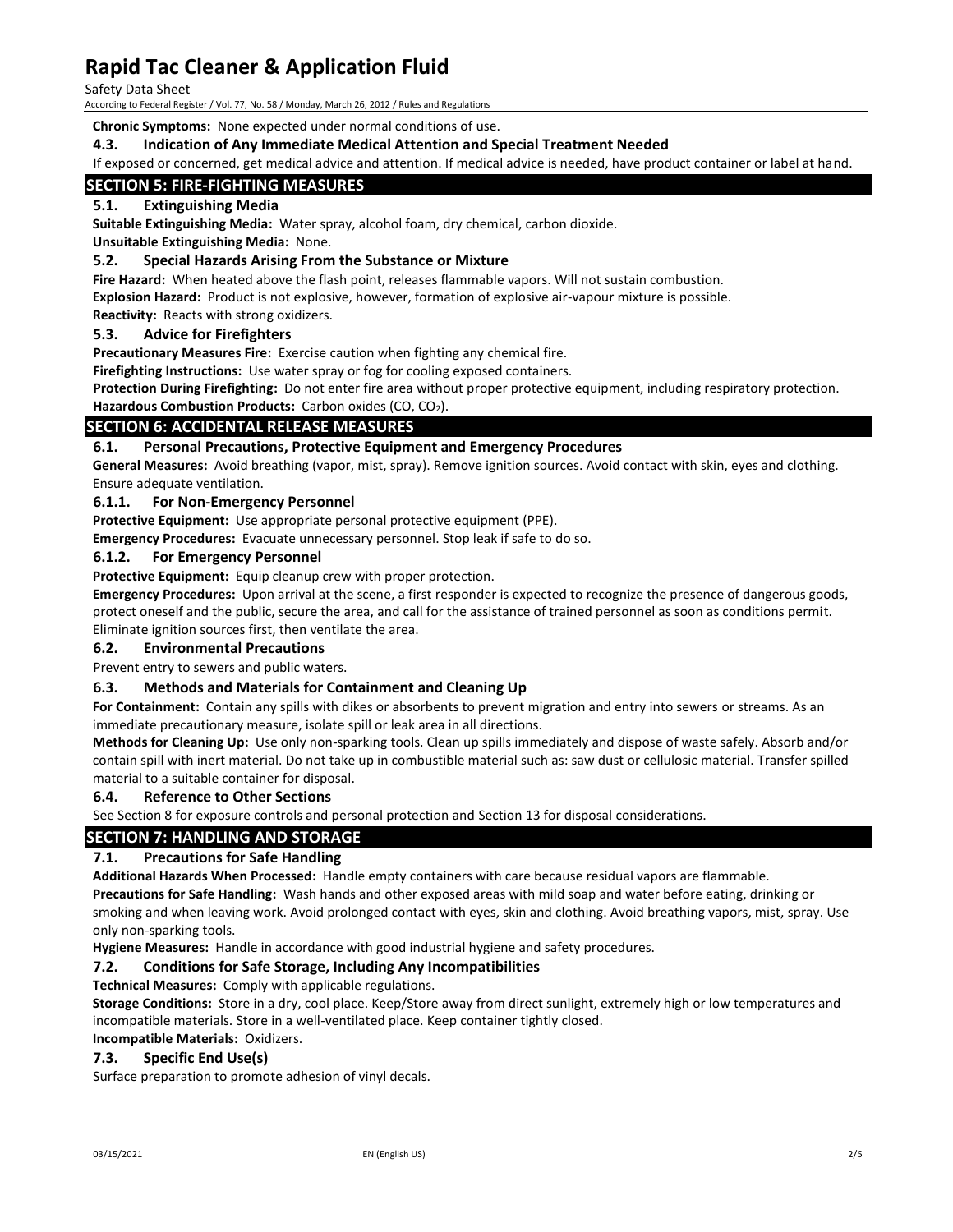Safety Data Sheet

According to Federal Register / Vol. 77, No. 58 / Monday, March 26, 2012 / Rules and Regulations

### **SECTION 8: EXPOSURE CONTROLS/PERSONAL PROTECTION**

#### **8.1. Control Parameters**

For substances listed in section 3 that are not listed here, there are no established exposure limits from the manufacturer, supplier, importer, or the appropriate advisory agency including: ACGIH (TLV), AIHA (WEEL), NIOSH (REL), or OSHA (PEL).

| Ethyl alcohol (64-17-5) |                         |                                                              |  |
|-------------------------|-------------------------|--------------------------------------------------------------|--|
| <b>USA ACGIH</b>        | ACGIH OEL STEL [ppm]    | 1000 ppm                                                     |  |
| <b>USA ACGIH</b>        | ACGIH chemical category | Confirmed Animal Carcinogen with Unknown Relevance to Humans |  |
| <b>USA NIOSH</b>        | NIOSH REL (TWA)         | 1900 mg/m <sup>3</sup>                                       |  |
| <b>USA NIOSH</b>        | NIOSH REL TWA [ppm]     | $1000$ ppm                                                   |  |
| <b>USA IDLH</b>         | IDLH [ppm]              | 3300 ppm (10% LEL)                                           |  |
| <b>USA OSHA</b>         | OSHA PEL (TWA) [1]      | 1900 mg/m <sup>3</sup>                                       |  |
| <b>USA OSHA</b>         | OSHA PEL (TWA) [2]      | 1000 ppm                                                     |  |

#### **8.2. Exposure Controls**

- **Appropriate Engineering Controls :** Suitable eye/body wash equipment should be available in the vicinity of any potential exposure. Ensure adequate ventilation, especially in confined areas. Ensure all national/local regulations are observed.
- 
- **Personal Protective Equipment :** Gloves. Protective clothing. Protective goggles. Insufficient ventilation: wear respiratory protection.



**Materials for Protective Clothing :** Chemically resistant materials and fabrics. Wear fire/flame resistant/retardant

|                                 | clothing.                                                                                                                                                              |
|---------------------------------|------------------------------------------------------------------------------------------------------------------------------------------------------------------------|
| <b>Hand Protection</b>          | : Wear protective gloves.                                                                                                                                              |
| <b>Eye and Face Protection</b>  | : Chemical safety goggles.                                                                                                                                             |
| <b>Skin and Body Protection</b> | : Wear suitable protective clothing.                                                                                                                                   |
| <b>Respiratory Protection</b>   | : If exposure limits are exceeded or irritation is experienced, approved respiratory<br>protection should be worn. In case of inadequate ventilation, oxygen deficient |

| protection should be worn. In case of madequate ventilation, oxygen deficient |
|-------------------------------------------------------------------------------|
| atmosphere, or where exposure levels are not known wear approved respiratory  |
| protection.                                                                   |

| <b>Other Information</b>                    | : When using, do not eat, drink or smoke. |
|---------------------------------------------|-------------------------------------------|
| SECTION 9: PHYSICAL AND CHEMICAL PROPERTIES |                                           |

| <b>Information on Basic Physical and Chemical Properties</b><br>9.1. |                                                                     |  |
|----------------------------------------------------------------------|---------------------------------------------------------------------|--|
| <b>Physical State</b>                                                | : Liquid                                                            |  |
| Appearance                                                           | : Yellow                                                            |  |
| Odor                                                                 | : Vanilla                                                           |  |
| <b>Odor Threshold</b>                                                | : No data available                                                 |  |
| рH                                                                   | : 7.5-9.0 at 20 °C / 68 °F                                          |  |
| <b>Evaporation Rate</b>                                              | : No data available                                                 |  |
| <b>Melting Point</b>                                                 | : No data available                                                 |  |
| <b>Freezing Point</b>                                                | : No data available                                                 |  |
| <b>Boiling Point</b>                                                 | : > 78.5 °C / 173.3 °F                                              |  |
| <b>Flash Point</b>                                                   | : 36 °C / 96.8 °F (Pensky-Martens Closed Cup - This material IS NOT |  |
|                                                                      | classified as having sustaining combustion per the UN Method)       |  |
| <b>Auto-ignition Temperature</b>                                     | : No data available                                                 |  |
| <b>Decomposition Temperature</b>                                     | : No data available                                                 |  |
| Flammability (solid, gas)                                            | : Not applicable                                                    |  |
| <b>Vapor Pressure</b>                                                | : No data available                                                 |  |
| <b>Relative Vapor Density at 20°C</b>                                | : No data available                                                 |  |
| <b>Relative Density</b>                                              | : No data available                                                 |  |
| <b>Specific Gravity</b>                                              | $: 0.9765$ (water=1)                                                |  |
| <b>Density</b>                                                       | $: 8.149289 \, lb/gal$                                              |  |
| Solubility                                                           | : Soluble.                                                          |  |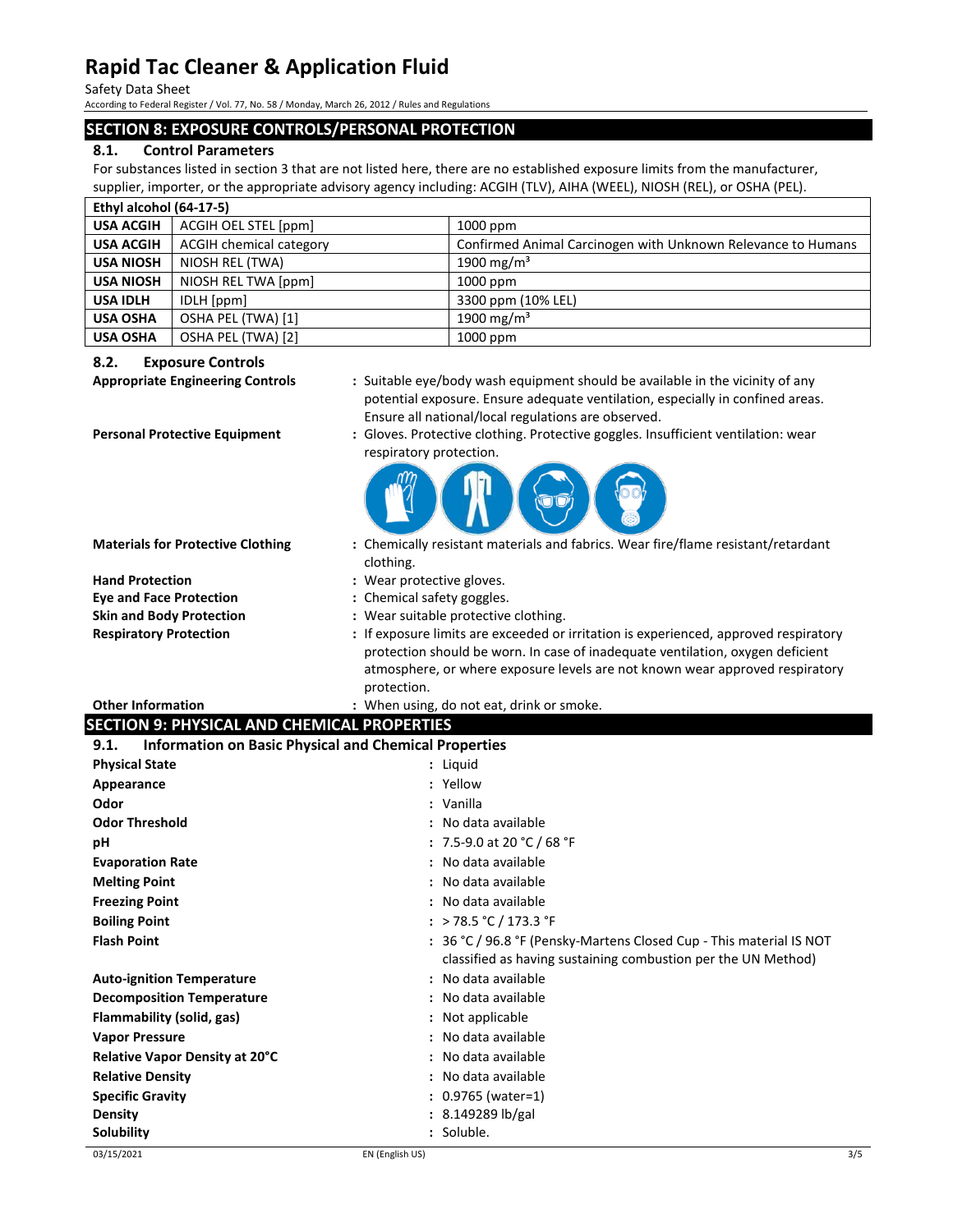Safety Data Sheet

According to Federal Register / Vol. 77, No. 58 / Monday, March 26, 2012 / Rules and Regulations

| <b>Partition Coefficient: N-Octanol/Water</b> | : No data available       |
|-----------------------------------------------|---------------------------|
| <b>Viscosity</b>                              | : No data available       |
| <b>VOC</b>                                    | : 1.1517 lb/gal (138 g/l) |

**VOC (Less Water And Exempt Solvents) :** 5.7779 lb/gal (692 g/l)

**9.2. Other Information** No additional information available

### **SECTION 10: STABILITY AND REACTIVITY**

**10.1. Reactivity:** Reacts with strong oxidizers.

**10.2. Chemical Stability:** Stable at standard temperature and pressure.

**10.3. Possibility of Hazardous Reactions:** Hazardous polymerization will not occur.

**10.4. Conditions to Avoid:** Direct sunlight, extremely high or low temperatures, heat, hot surfaces, sparks, open flames, incompatible materials, and other ignition sources.

**10.5. Incompatible Materials:** Oxidizers.

**10.6. Hazardous Decomposition Products:** Thermal decomposition may produce: Carbon oxides (CO, CO2).

#### **SECTION 11: TOXICOLOGICAL INFORMATION**

**11.1. Information on Toxicological Effects**

**Acute Toxicity (Oral):** Not classified

**Acute Toxicity (Dermal):** Not classified

**Acute Toxicity (Inhalation):** Not classified

| Ethyl alcohol (64-17-5)    |               |  |
|----------------------------|---------------|--|
| <b>LD50 Oral Rat</b>       | 10470 mg/kg   |  |
| <b>LD50 Dermal Rat</b>     | 20 ml/kg      |  |
| <b>LC50 Inhalation Rat</b> | 124.7 mg/l/4h |  |

**Skin Corrosion/Irritation:** Not classified

**pH:** 7.5-9.5

**Serious Eye Damage/Irritation:** Not classified.

**pH:** 7.5-9.5

**Respiratory or Skin Sensitization:** Not classified

**Germ Cell Mutagenicity:** Not classified

**Carcinogenicity:** Not classified

**Reproductive Toxicity:** Not classified

**Specific Target Organ Toxicity (Single Exposure):** Not classified

**Specific Target Organ Toxicity (Repeated Exposure):** Not classified

**Aspiration Hazard:** Not classified

**Symptoms/Injuries After Inhalation:** Prolonged exposure may cause irritation.

**Symptoms/Injuries After Skin Contact:** Prolonged exposure may cause skin irritation.

**Symptoms/Injuries After Eye Contact:** May cause slight irritation to eyes.

**Symptoms/Injuries After Ingestion:** Ingestion may cause adverse effects.

**Chronic Symptoms:** None expected under normal conditions of use.

### **SECTION 12: ECOLOGICAL INFORMATION**

| 12.1. | <b>Toxicity</b> |  |
|-------|-----------------|--|
|       |                 |  |

| <b>Ecology - General</b> | : Not classified. |
|--------------------------|-------------------|

| Ethyl alcohol (64-17-5)       |                                                                          |
|-------------------------------|--------------------------------------------------------------------------|
| LC50 Fish 1                   | 11200 mg/l                                                               |
| EC50 - Crustacea [1]          | 9268 – 14221 mg/l (Exposure time: 48 h - Species: Daphnia magna)         |
| LC50 Fish 2                   | > 100 mg/l (Exposure time: 96 h - Species: Pimephales promelas [static]) |
| ErC50 (Algae)                 | 1000 mg/l                                                                |
| <b>NOEC Chronic Crustacea</b> | $9.6 \text{ mg/l}$                                                       |

#### **12.2. Persistence and Degradability**

**Rapid Tac Cleaner & Application Fluid**

**Persistence and Degradability** Not established.

### **12.3. Bioaccumulative Potential**

#### **Rapid Tac Cleaner & Application Fluid**

03/15/2021 EN (English US) 4/5 **Bioaccumulative Potential Microsoft Except Potential Point Point Point Point Point Point Point Point Point Point Point Point Point Point Point Point Point Point Point Point Point Point Point Point Point Point Point Point**